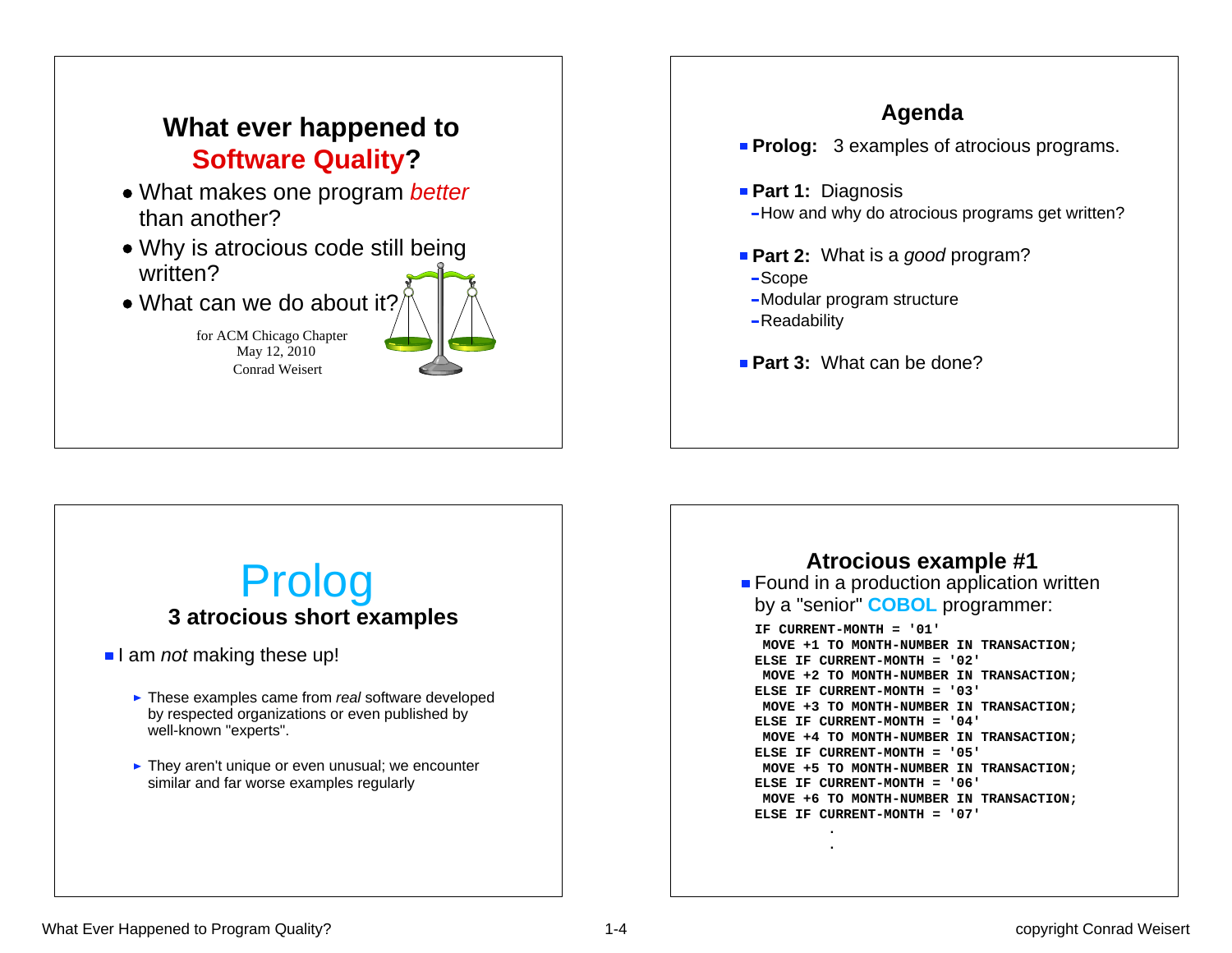#### **Atrocious example #1 follow-up**

- $\blacksquare$  In a management seminar we explained that that half page of code is equivalent to simply: **MOVE CURRENT-MONTH TO MONTH-NUMBER IN TRANSACTION;**
- One manager then objected:

"Why worry about elegance? The orginal version worked, didn't it?"

# **A 1960's programming manager's cliché** *Agree or disagree?* **Any program that works is better than any program that doesn't work!**

## **Atrocious example #1**

**ELSE IF CURRENT-MONTH = '07'MOVE +7 TO MONTH-NUMBER IN TRANSACTION; ELSE IF CURRENT-MONTH = '08' MOVE +8 TO MONTH-NUMBER IN TRANSACTION; ELSE IF CURRENT-MONTH = '08' MOVE +9 TO MONTH-NUMBER IN TRANSACTION; ELSE IF CURRENT-MONTH = '10' MOVE +10 TO MONTH-NUMBER IN TRANSACTION; ELSE IF CURRENT-MONTH = '11' MOVE +11 TO MONTH-NUMBER IN TRANSACTION; ELSE IF CURRENT-MONTH = '12' MOVE +12 TO MONTH-NUMBER IN TRANSACTION.**

*How many test cases are needed to give us confidence in the code?*

#### **Atrocious example #2**

■ C<sub>++</sub> statement in a program written by an outsourcing contractor for a major software company:

**assert(!((!Parm.activation.isPropertyContained) || (Parm.activation.isPropertyContained && ! Parm.activation.isTransactionIDSame)|| (Parm.activation.isPropertyContained && !Help.CheckImplementationsFit())));**

- *How did it get that way? What could the programmer(s) have been thinking?*
- *What can be done about it?*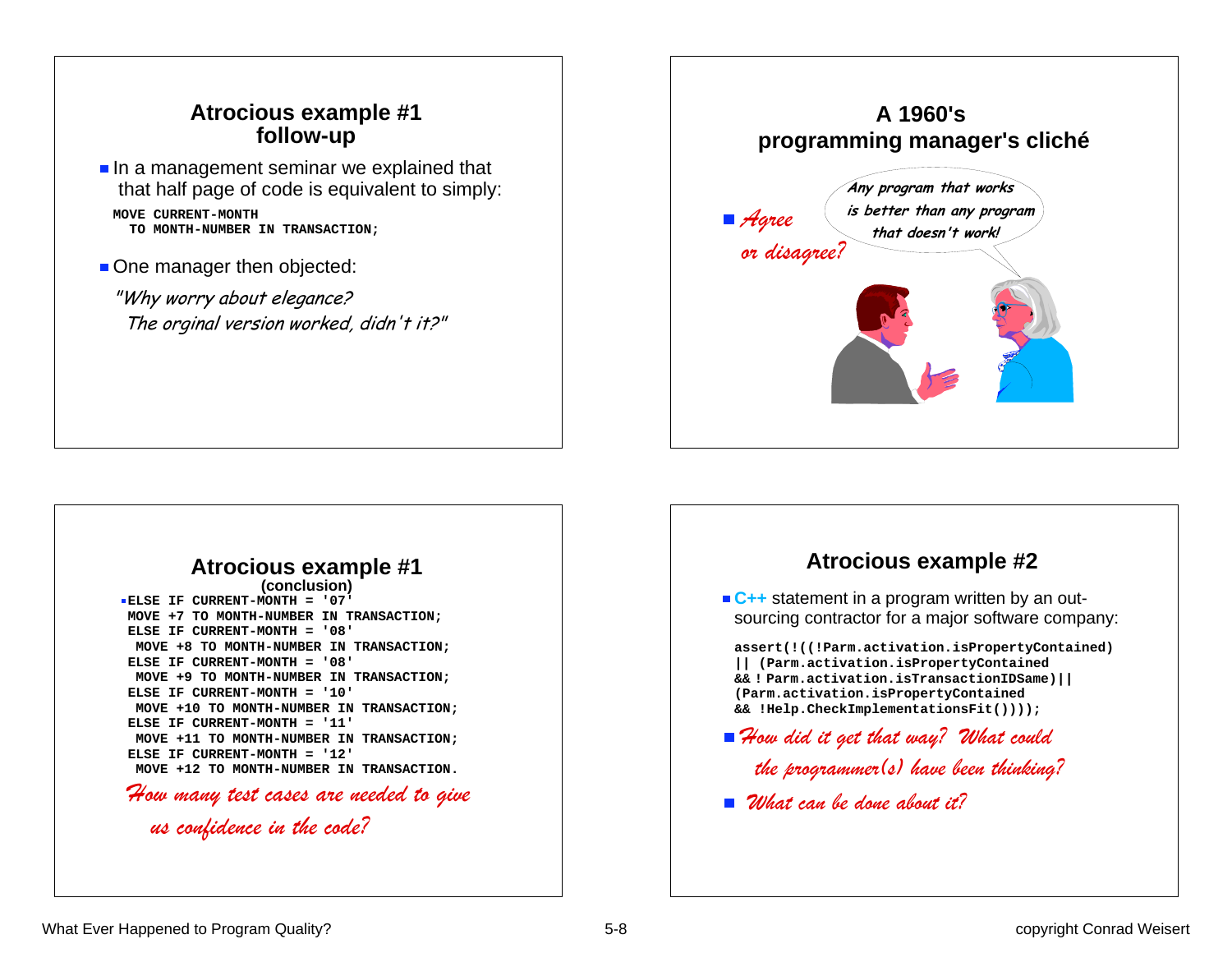





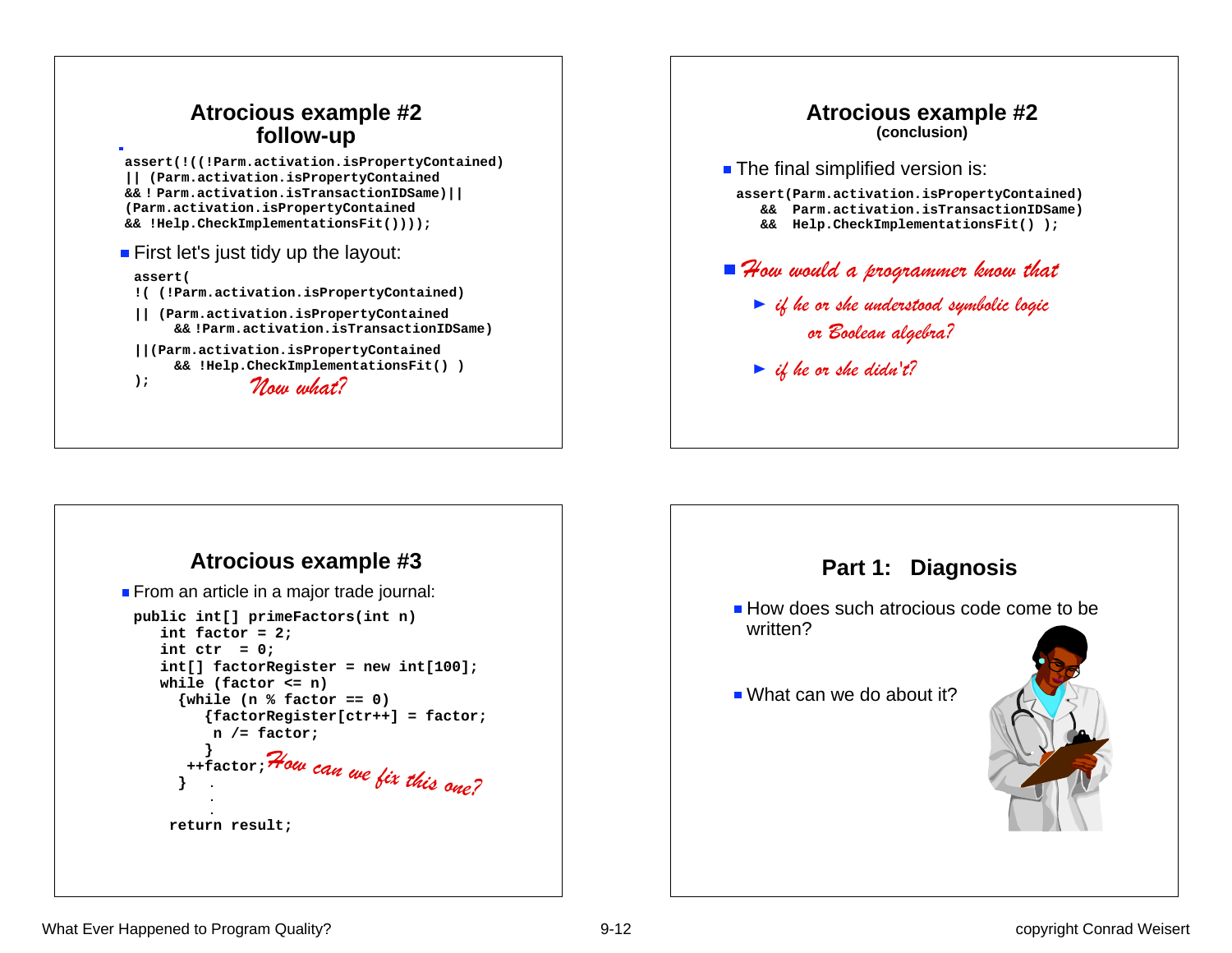#### **What accounts for the firsttwo atrocious examples?**

- **Incompetent programmers**
- Abandonment of design/code reviews **Why?**
- 21st Century managers
- **Sloppy programmer education**

#### **Incompetent programmers**

- We've known (SIGCPR, etc.) for decades that
	- ► There's a **20-to-1 range** in programmer productivity
	- $\blacktriangleright$  Usually the most productive programmers also turn out the **highest quality** programs
- **That means that one programmer may take two weeks** to produce what another programmer produces in **an afternoon** (and it won't be as good).
- But many managers still don't believe it!
	- ► "A programmer is a programmer."

#### **Incompetent programmers**

- **Even if management understands, they may** not be able to identify top performers.
	- $\blacktriangleright$  recruiting new staff
	- $\blacktriangleright$  pruning old staff
	- salary range
	- $\triangleright$  offshore outsourcing
- The creators of the 3 examples probably *shouldn't be employed* as programmers

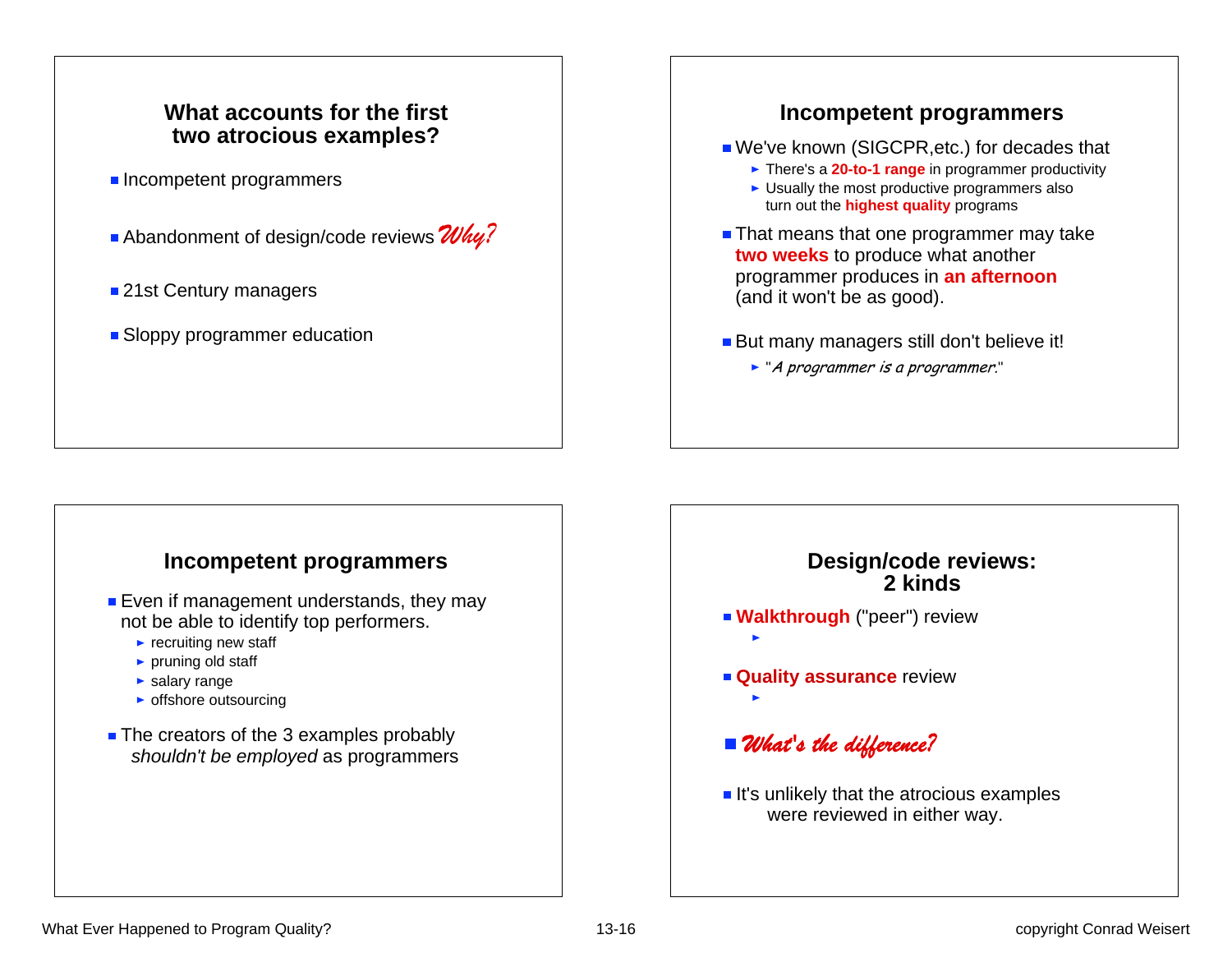



#### **A 1990s trendin American business**

- **More and more managers are judged on very short term** performance, sometimes just the current quarter!
- By the time the organization feels the consequences of poor quality, that manager will no longer have functional responsibility
- **Therefore, quality is of little or no interest to** many managers.

#### *What can be done about that?*

### **Programmer education**

**Most early** programmers learned on the job

- $\blacktriangleright$  apprenticeship
- $\blacktriangleright$  in-house courses
- **Today's** programmers learn mostly in academic courses
	- grading emphasis is on *right answer*
	- $\blacktriangleright$  role of T.A. in grading
	- ► "points off"
- Are instructors always aware of quality?
	- See end of **www.idinews.com/atrocious.html**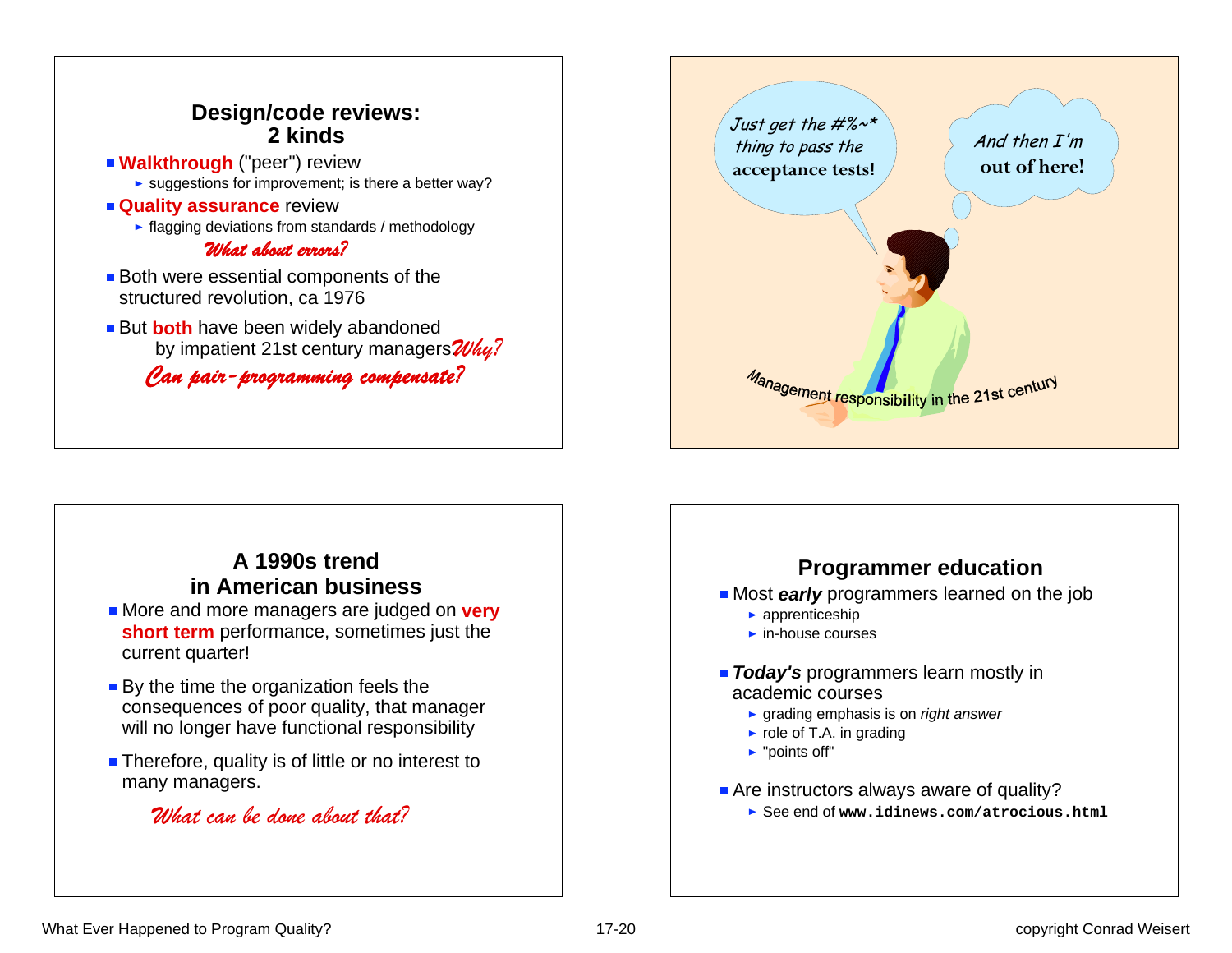



#### **Part 2:What is a** *good* **program?**

- **Suppose we give the same assignment to** two programmers (or to two teams of programmers).
- Suppose each of them produces a program that:
	- produces the correct output.
	- $\blacktriangleright$  has almost the same user-interface.
- How can we judge which program is *better*?

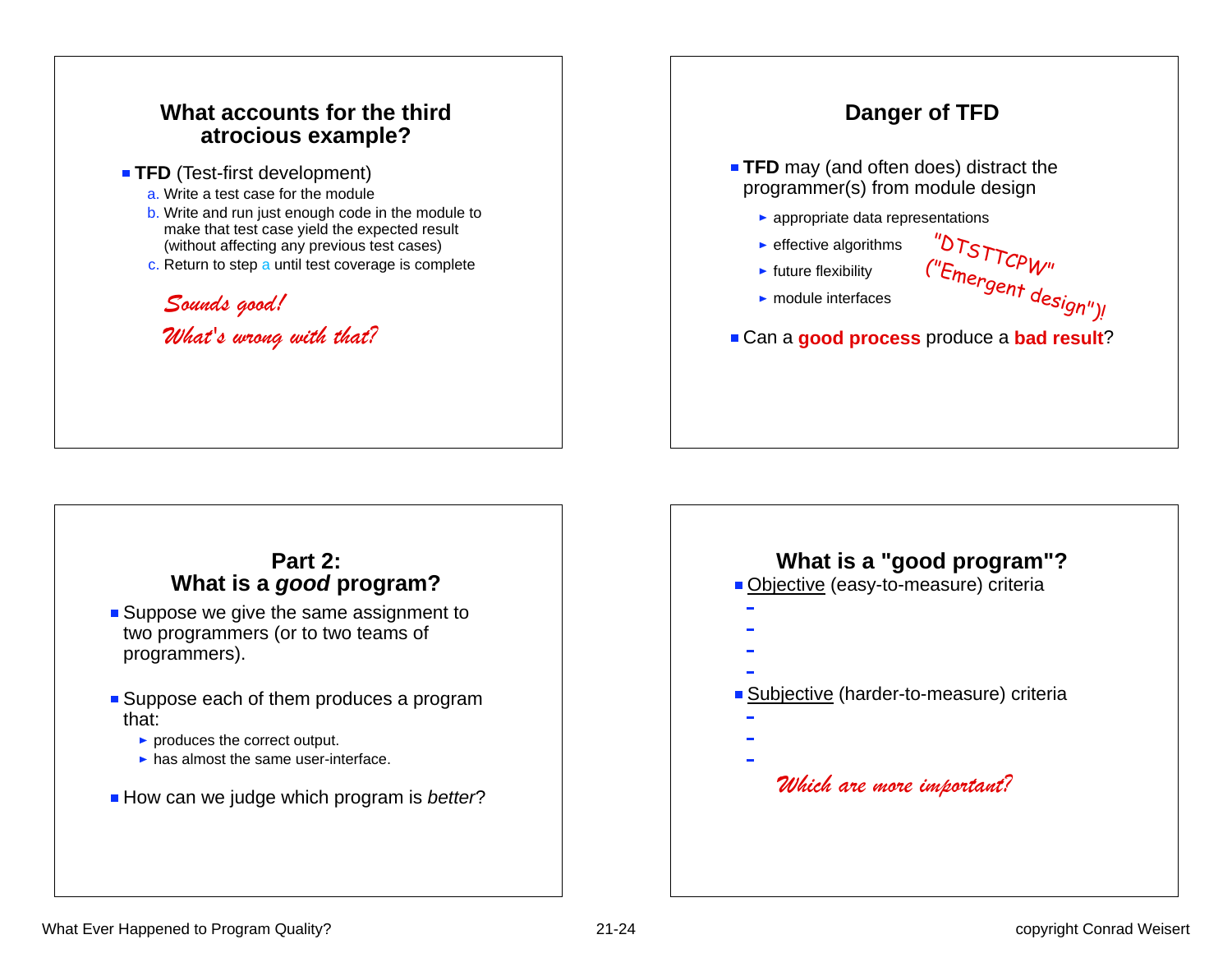



#### **Does today's "QA community" understand that**

Software Quality  $\neq$  Absence of defects

- Who is the QA community?
- Unfortunately the **acceptance testing** community has appropriated the term "Quality Assurance"
	- ► So that some naive managers now believe that's all there is to software quality!

#### **A** *good* **program component:**

- Solves the right problem:
	- $\blacktriangleright$  Its scope isn't so specific that it can't be used in other similar contexts.
	- $\triangleright$  But it's not so general that it's unduly complicated to use.
- $\blacksquare$  Is easy and economical to maintain:
	- $\blacktriangleright$  It's easy to change.
	- $\blacktriangleright$  It's easy to understand.
	- $\blacktriangleright$  It's not unnecessarily prone to bugs.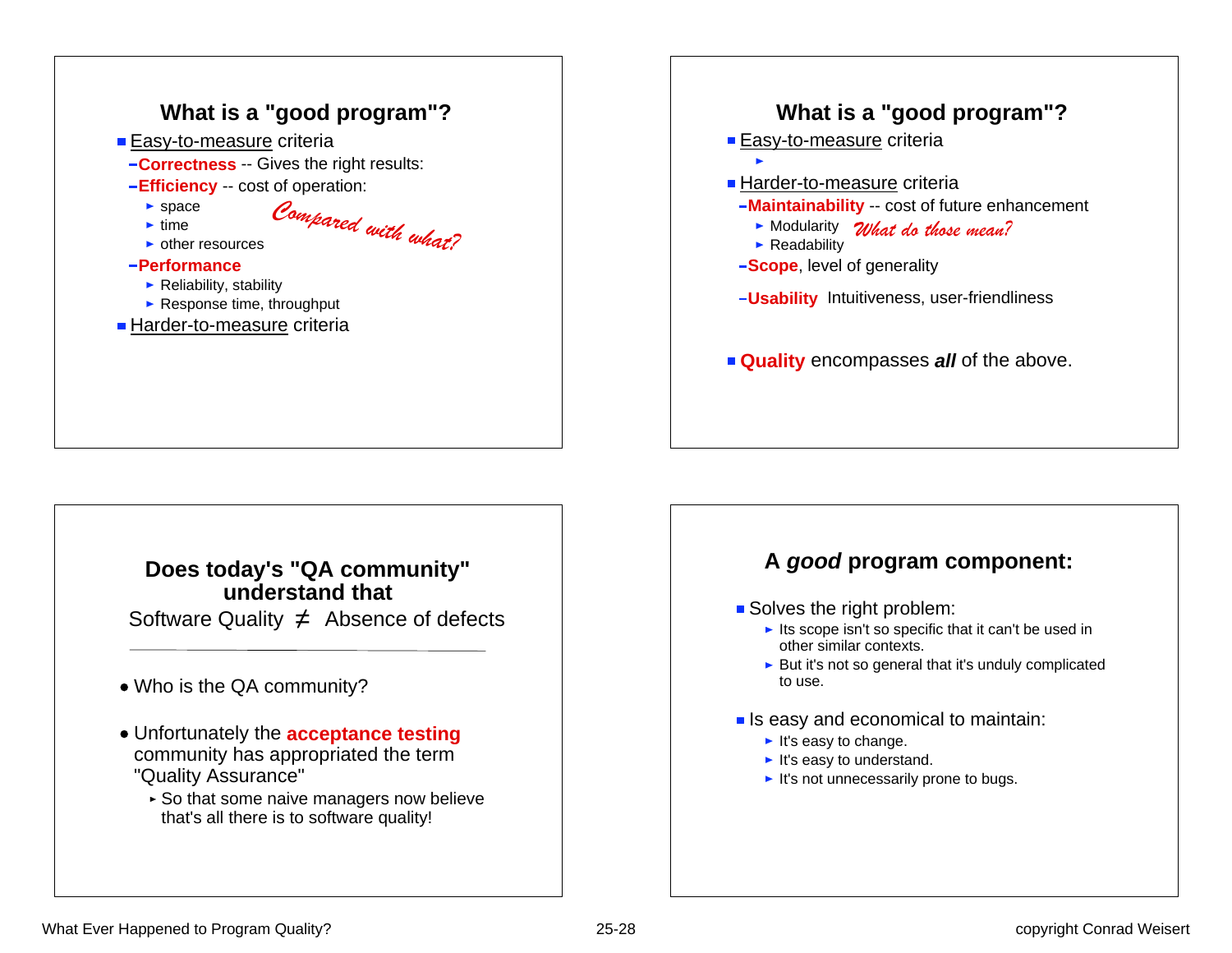### Let's look at these two important quality criteria

- **Modularity** 
	- Parameterization
	- ► Coupling
	- ► Cohesion
	- Size
- 
- Generality; reusable components
- $\triangleright$  Data naming Code layout

**Readability (or**  understandability) ► Commentary

These are important with *all* programming paradigms.

#### **A common claim**

A program that consists of a huge number of subroutines or functions is modular.

#### *Agree or disagree?*

- But what if 33 out of 200 modules all know the sequence and alignment of fields in a data structure (or record)?
- What if they all know the internal representation of dates or amounts of money?
- **Such a program would be highly** *unmodular***!**

#### **Modular programming**

- Since the 1960's just about everyone agrees that "modular" is good.
- Almost everyone claims to *do* modular programming.
- **But only a minority of programs really are** modular.
- One cause is that many people don't agree on exactly what "modular" means
- Here's one definition (3 characteristics):

#### **Three measures of modularity:**

- 1. Each program attribute (value, pattern, data representation, etc.) is known in only a *single* place.
	- ► Such a program is said to be highly **parameterized**, and the attributes are *localized*.
	- That one place should be easy to find -- the *logical* place one would think to look.
	- ▶ When related program attributes are packaged together, they're said to be *encapsulated*.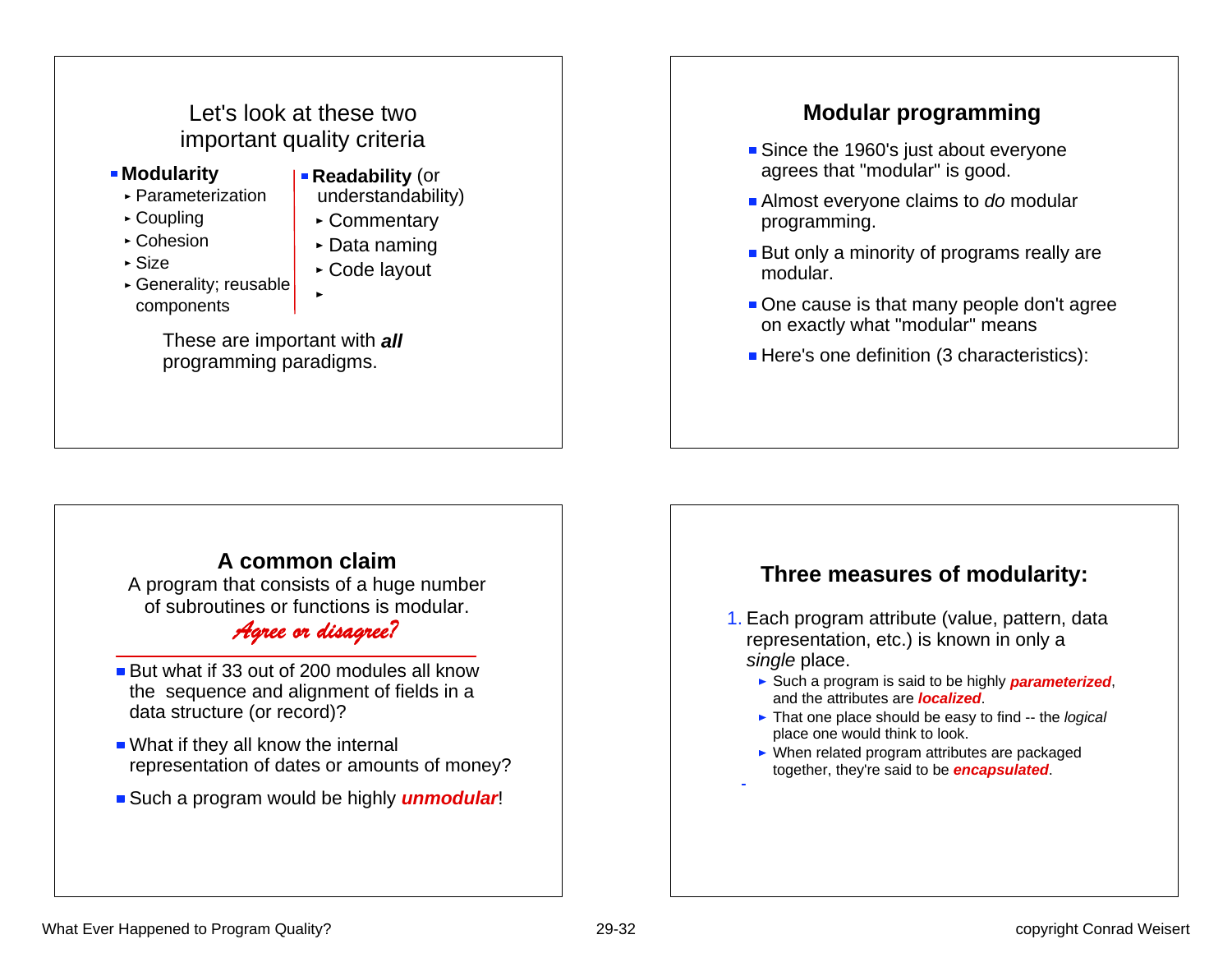#### **Measures of modularity (continued)**

- 2. Each module performs *one* well-defined function at a single level of detail.
	- Such a module is said to have *high cohesion* or *strength*

#### *But what*'*s a module?*

- 3. Each module depends on other modules only through explicit, *well-defined interfaces*
	- Such a module is said to have *low coupling* or *low interdependency*

#### **What is a** *module***?**

- We used to equate *module* with *subroutine* or executable *function*, but the term is now used more generally.
- A module can be *any* piece of code (or collection of closely related pieces), such as:
- A subroutine or **function**
- -A **macro definition** or package of related macro defintions
- An object-oriented **class**
- A **table**
- Some programming paradigms, languages and tools have their own specialized definition

#### **Common techniques that lead to** *high* **(poor) coupling**

- Using **global** (or external) **data** instead of explicit parameters to communicate between functions
	- -This is very common in:

*Why is that bad?*

- ► COBOL programs and **BASIC** programs because early versions of those languages supported a parameterless subroutine-linkage
	- (**PERFORM**, **GOSUB**) statement
- ► **JAVA** etc. pseudo classes.
- **Repeating knowledge in multiple modules:** 
	- Structure definitions
	- Constant values

#### **Common techniques that lead to** *low* **(poor) cohesion**<br>**Packaging unrelated functions together just** because they're done at about the same time. **// This module computes deductions for**  an employee and prints the paycheck. **Using "function codes" or "option switches" to** force multiple functions into a single routine: **long numFunc(long m, long n, int code) // If code=1, returns greatest common // divisor of m and n // If code=2, returns least common // multiple of m and n // If code=3, returns absolute value // of m - n**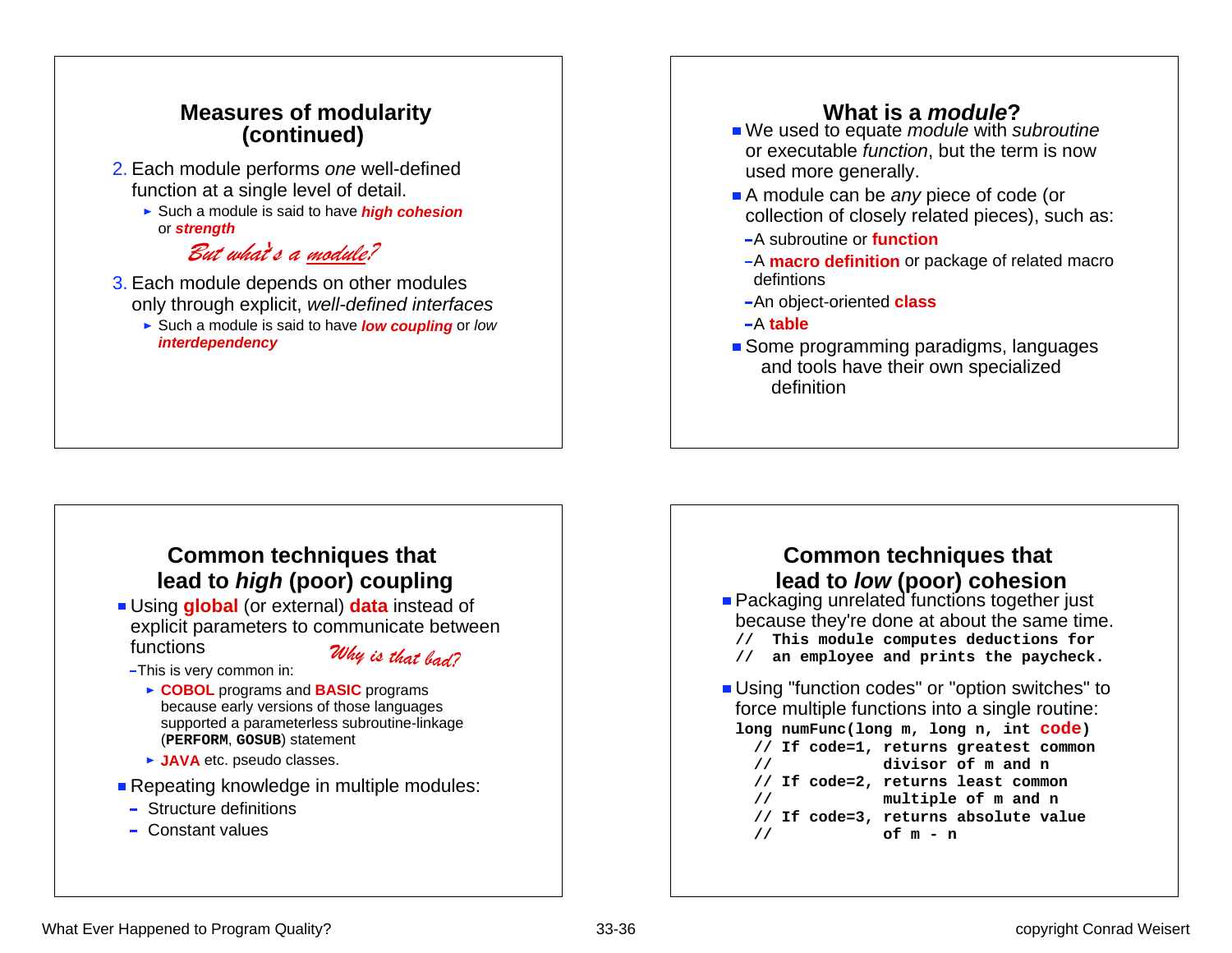#### **A commonbeginner's cohesion violation**

- In beginning programming courses and textbooks, examples often intermix:
	- $\blacktriangleright$  a function that produces some result with
	- **Exercise** console user dialog to obtain parameters and/or display results or error messages
- Computational functions as well as application-domain object-oriented *methods* (member functions) should rarely if ever conduct dialog with the online user.
- **Forms driven (GUI) interfaces may** aggravate this problem.

#### **Impact of object-oriented programming**

- OOP is neither necessary nor sufficient for achieving highly modular structure and thus easily maintained programs.
- Nevertheless, OOP:
	- $\blacktriangleright$  encourages highly modular structure
	- helps greatly in packaging highly modular programs

#### **Size criterion: How big should a module be?**

**Exergione agrees that a 5000 statement function** is much too big. What's a reasonable limit?

#### *Does anyone actually write 5000-line monoliths?*

- Readability is greatest when we can view an entire module on a printed listing, without turning pages.
- $\blacksquare$  Two pages of printed source code = about 100 lines including commentary.
	- $\blacktriangleright$  Future screen displays may soon accommodate that much source code text.

#### **Limiting module size**

- **The programmer should consider dividing a** module into two or more smaller modules whenever:
- The logic is getting too complicated to keep track of, e.g. deeply nested loops or conditionals.
- -A non-trivial pattern of code appears two or more times.
- -The code is more than about 100 lines long, including commentary.
- But division mustn't be arbitrary.
	- **// This function does the first half**
	- **// of the inventory forecast**
- Can a module be too *small*?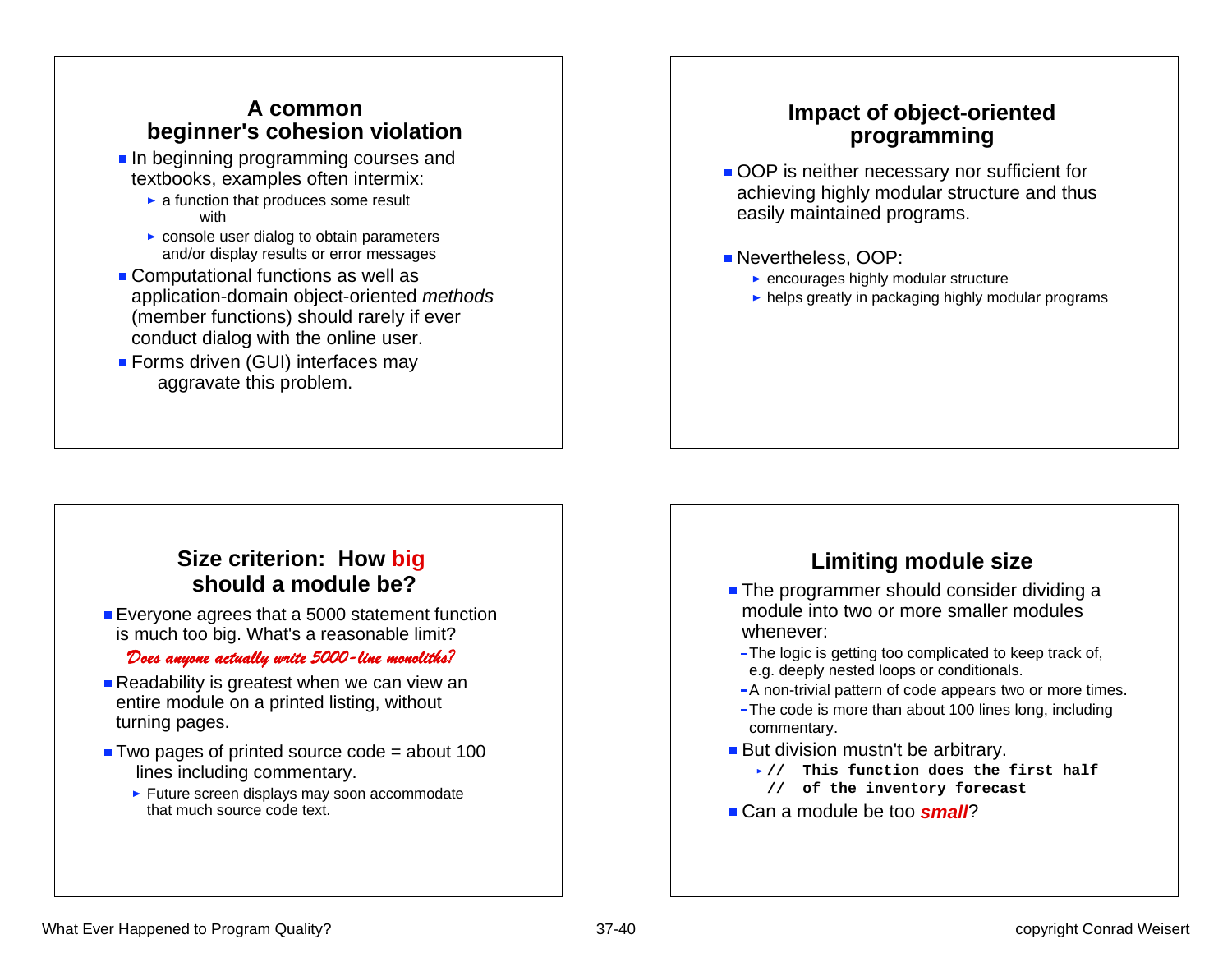#### **Generality and code reuse**

- If has been estimated that up to 80% of the program code that's written is redundant. The same thing has been coded before:
	- $\blacktriangleright$  Somewhere in the world
	- $\blacktriangleright$  In the same company
	- $\blacktriangleright$  Even on the same project!
- **If we could reduce that even to 50%, software** development and maintenance would be far less expensive and more predictable.
- **Modular program organization is essential** before we can have easy reuse. *Why?*
	- ► That's why most organizations that used COBOL as their main language failed to achieve high module reuse.

#### **Reading a program**

- A program is not only something to be run on a computer, but also a *document* for people to read.
- We can assume the reader is an experienced programmer.
- The reader may well be the original programmer at a later time.

#### **What makes a program readable?**

- Simple structure
- Clear presentation
- -indentation
- alignment
- white space
- Good commentary
- **Appropriate data names**

#### **Where do we use comments?**

- **A** *title* comment introduces a function or other kind of module or an entire source-code file.
- **Introductory** comments describe the purpose and usage of a function or module.
- **Block** comments describe the purpose and stragegy of a group of program statements.
- **Line-by-line** comments explain an individual statement or even part of a statement. They are needed more in assembly language than in high-level language programs.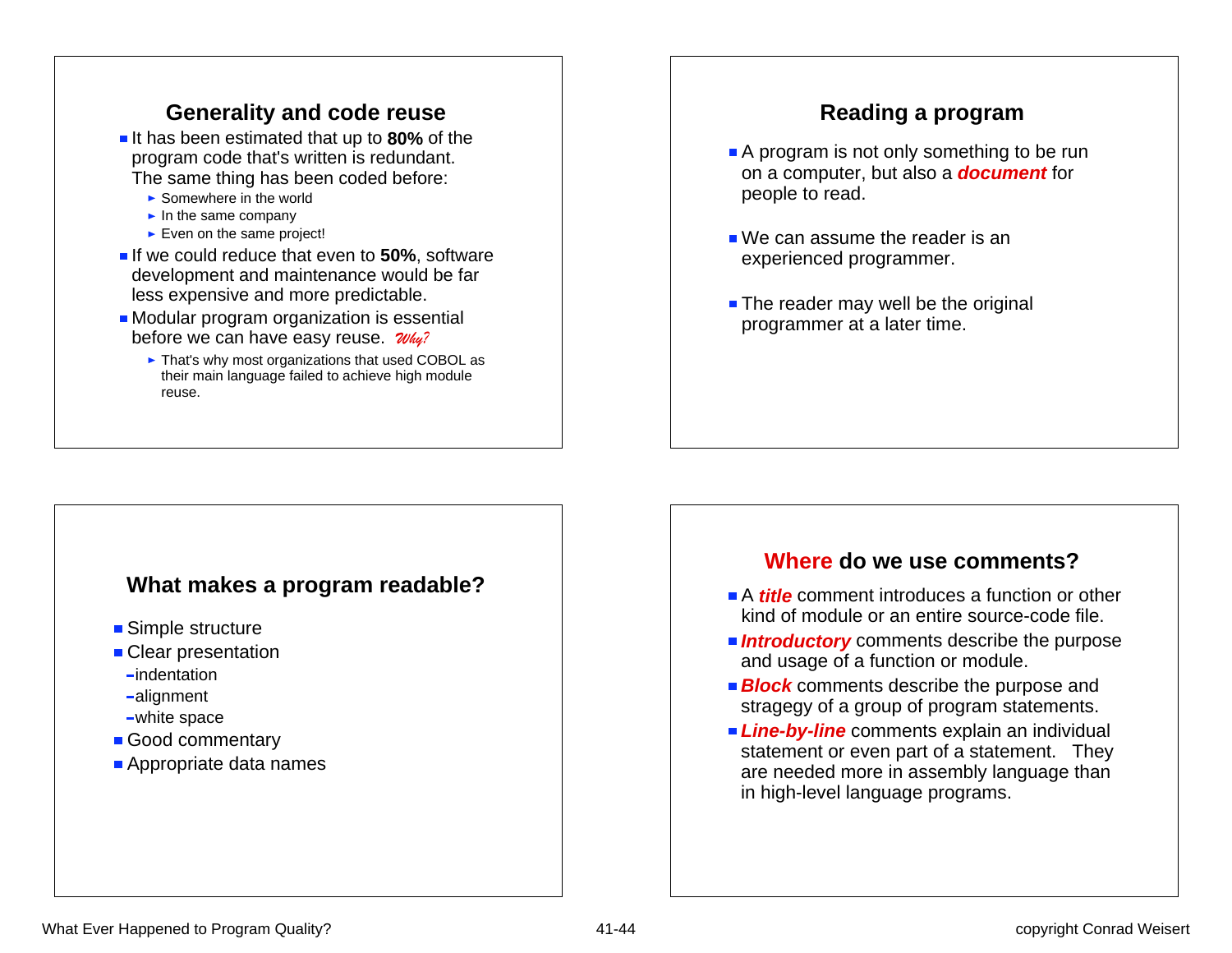#### **Instant disqualifiers**

- When I look at a source code listing, I expect to see immediately:
	- $\triangleright$  What it is: what it does: what it's for
	- $\blacktriangleright$  How to invoke it
- $-i.e.$  the title and introductory commentary
- A module that fails to convey that information clearly flunks.
	- $\blacktriangleright$  Surprisingly many actually do.
	- $\blacktriangleright$  Is the "agile" approach to blame?

#### **Good line-by-line comments**

- **Avoid restating what's obvious from the code**
- **Example:** Describe *what* is being done or *why*, not *how,* i.e. emphasize the *intent* or *effect.*
- Examples

*Not* **++posn; // advance the position** *but* **++posn; // skip over the comma**

*Not* **weight \*=2.2 // multiply by conversion factor** *but* **weight \*=2.2 // convert to pounds**

*Not* **while(count>0) // Loop until count exhausted** *but* **while(count>0) // Examine all work orders**

#### **When do we write comments?**

- **Program documentation is an integral part** of programming not a separate activity.
- Title and introductory comments are best written *before* the code. This helps the programmer to clarify his or her thoughts, and can actually save time.
- **Line by line comments should be written as** the code is written.
- **Block comments can be written before.** during, or after the code.

#### **Page width and line length**

- **Ancient programming languages limited** statements to 72 or 80 characters. *Why?*
- **Later languages allowed free-form statements** on multiple lines, but still limited the line size.
- **Many current editors, and compilers including** the C family, allow lines of arbitrary length!

#### *Is that good or bad?*

- **Never** ever force the reader to use horizontal scrolling.
- **Never** let line wrap mess up indentation See **www.idinews.com/peeves/tooLong.html**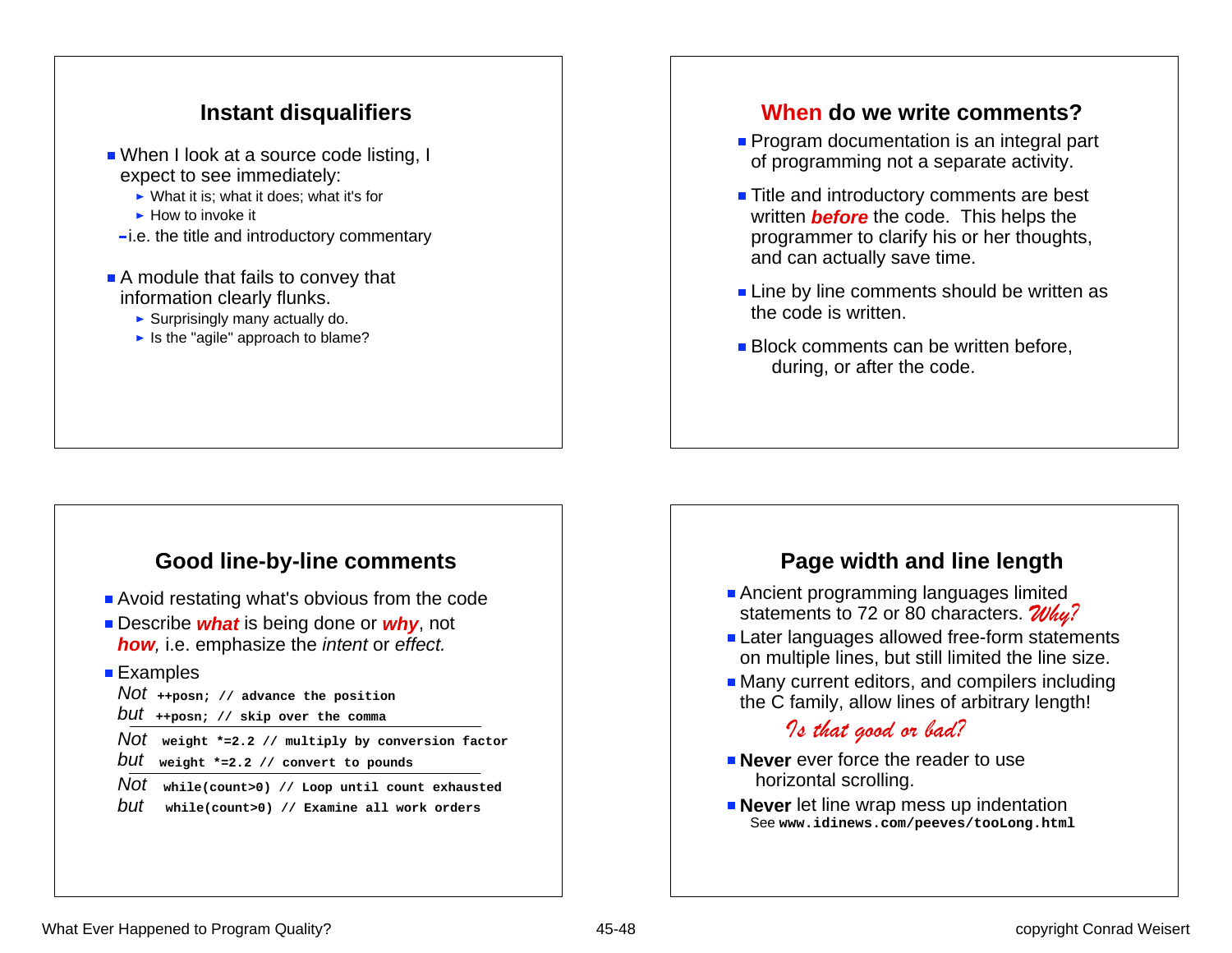#### **White space**

- Occasional blank lines help the reader to separate logically distinct sections of code.
- $\blacksquare$  Multiple blank lines or skipping to the top of a fresh page help to introduce a new function.
- But unfortunately:
	- ▶ Standard C++ and Java provide no built-in *listing-control* facilities.
	- $\triangleright$  Today's screens are too small to view much code at a time, especially when blank lines are embedded.

#### **Choosing data names**

- **Names should be** *mnemonic*, suggesting the purpose or usage of the data item from the point of view of the module.
- Names should be long enough to be mnemonic (or self-documenting) but not so long as to force typical statements to span multiple lines.
- **Single-character variable names are some**times appropriate for abstract mathematical quantities or for bound variables having a very short scope (e.g. a loop index)



#### **Comments and data names**

- By choosing a meaningful data name, we can avoid the need for a line-by-line comment.
- Examples:

|      |                          |  | Instead of cin >> t0; // Set starting temperature |
|------|--------------------------|--|---------------------------------------------------|
| code | cin >> startTemperature; |  |                                                   |

```
Instead of weight *= 2.2; // convert to pounds
code weightInPounds = weight * kgToPound;
```
*Instead of* **while(count>0)// Examine all work orders**  *code* **while(workOrderCtr > 0)**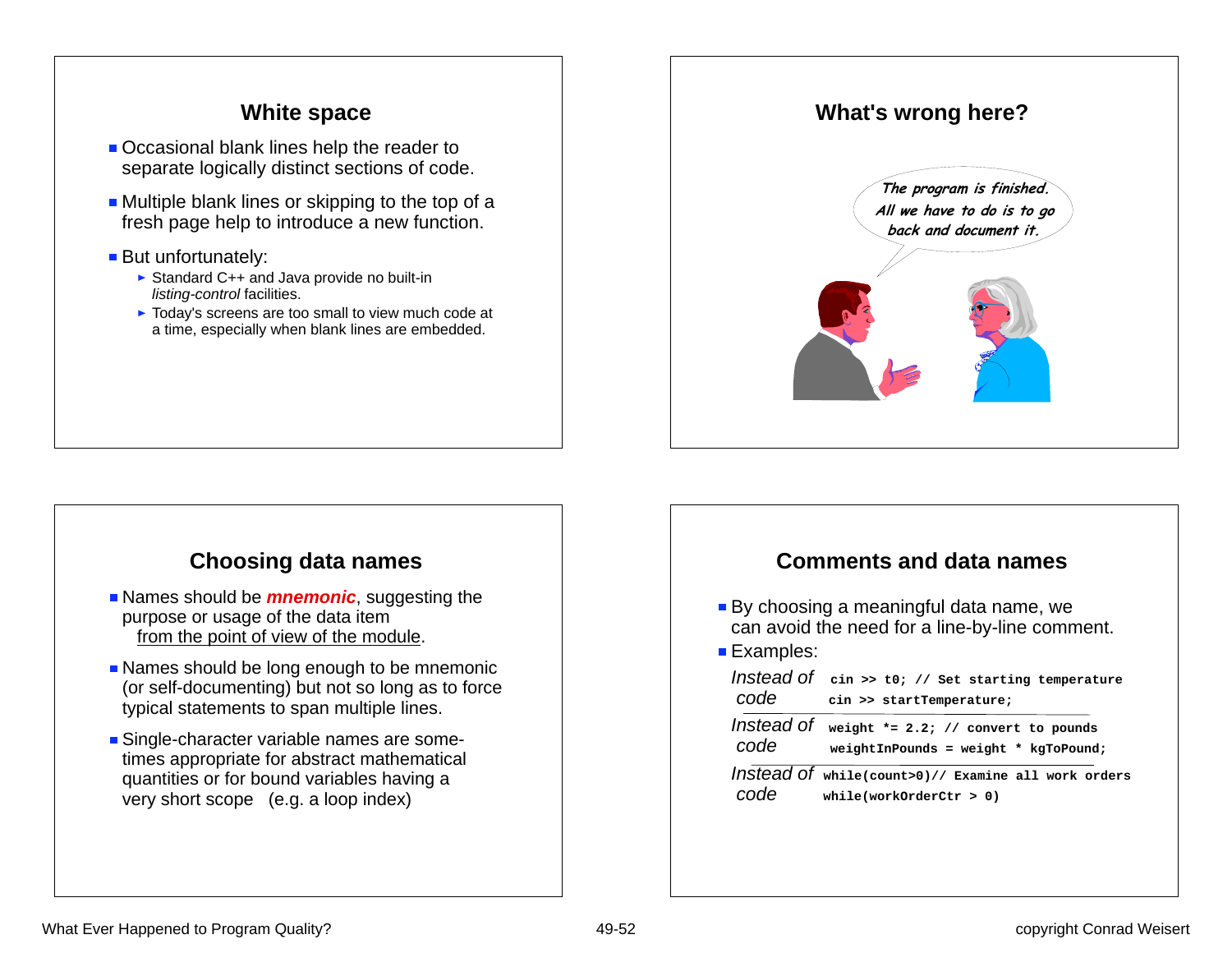#### **A modern phenomenon**

- **Presumably today's professional programmer** is more aware of enlightened coding techniques than the programmer of 25 years ago.
- **Nevertheless, much source code written today** is *less* readable than a typical program from 1972!
- What accounts for this surprising result? -interactive editing and on-line time pressure -the screen-size limitation
- -compilers with poor support for producing readable printed listings *What else?*

#### **Impact of online development Programmers used to work on multiple** problems at a time  $\blacktriangleright$  They would submit a batch test job  $\triangleright$  While waiting for the results they would work on something else  $\triangleright$  When the job came back they would study the results**Today we work on one**

- programming task until we think it's done.
	- $\blacktriangleright$  Whv?
	- Because we *can*! *Pros & cons?*



#### **Part 3: What can be done?**

- Staffing
- **Programmer education**
- Mentoring
- Design & code reviews
- Setting examples



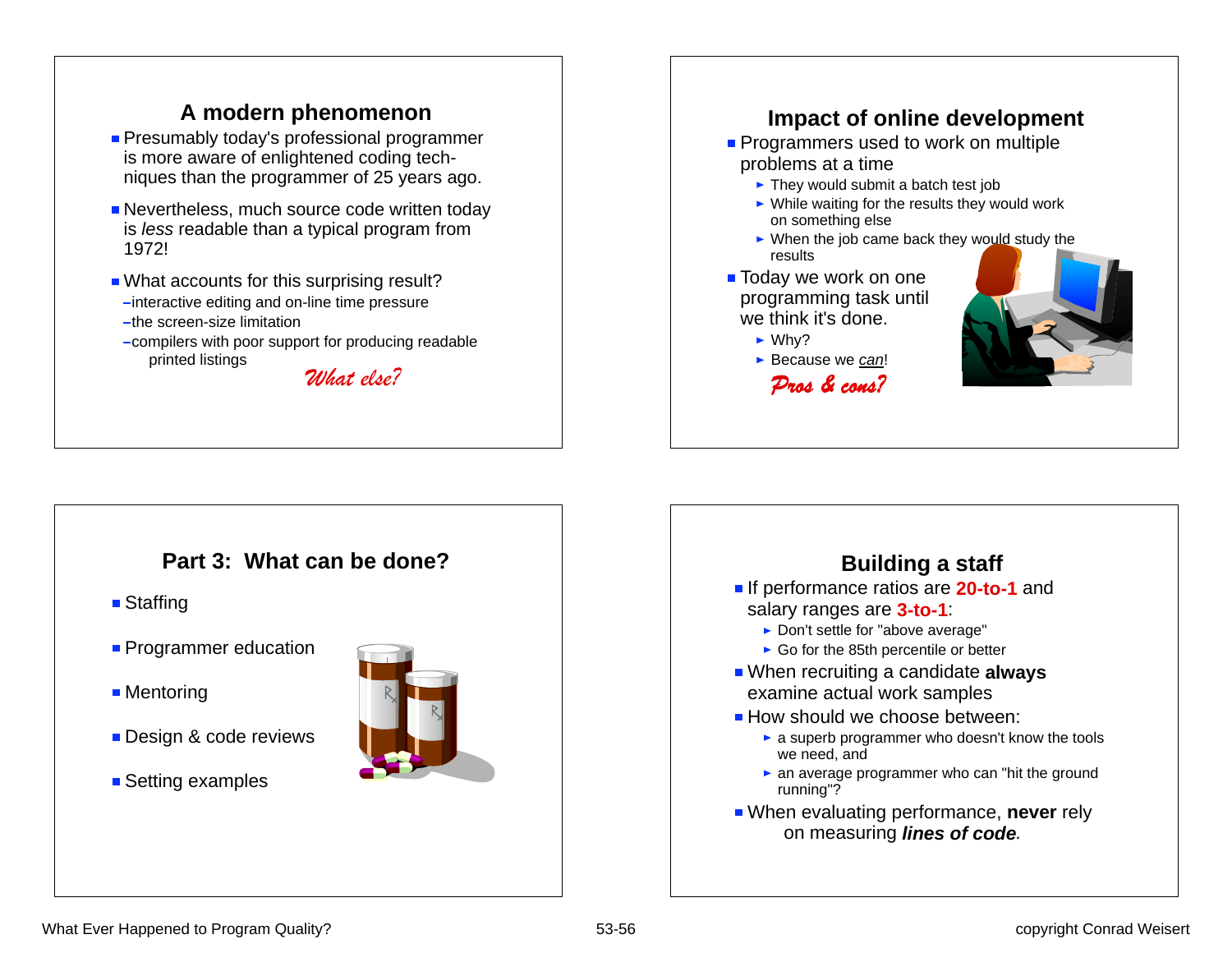#### **Essential infrastructure**

**Methodology** 

- ▶ activity (process) oriented vs.
- $\blacktriangleright$  results (quality) oriented
- Quality assurance
	- $\blacktriangleright$  reviews
- **Professional development (training)**

#### ■ Reusable component library

See **www.idinews.com/methodol.pdf**

#### **A central module library**

**Every** organization doing serious software development should establish a repository of

reusable components *What's a component?*

- Every non-trivial project should **contribute** several new components
- $\triangleright$  As the library matures, the ratio of custom code to library code in new programs will continue to diminish
- Object-oriented programming has renewed interest in reuse, because it provides a natural way of packaging components
	- ► But you don't need OOP to achieve high reuse.
	- $\blacktriangleright$  Look for opportunities to generalize (extend the scope of) a module



### **Egoless programming (continued)**

- **Today's enlightened approach emphasizes** writing code for an *audience*, subjecting one's work to *peer review* ("structured walkthroughs"), and filing the end products for anyone to look at.
- A secure professional likes to show his or her work to colleagues.
- One recent fad, "Extreme Programming" (XP) calls for programmers always to work in pairs.
	- $\blacktriangleright$  Is that a plus or a minus?